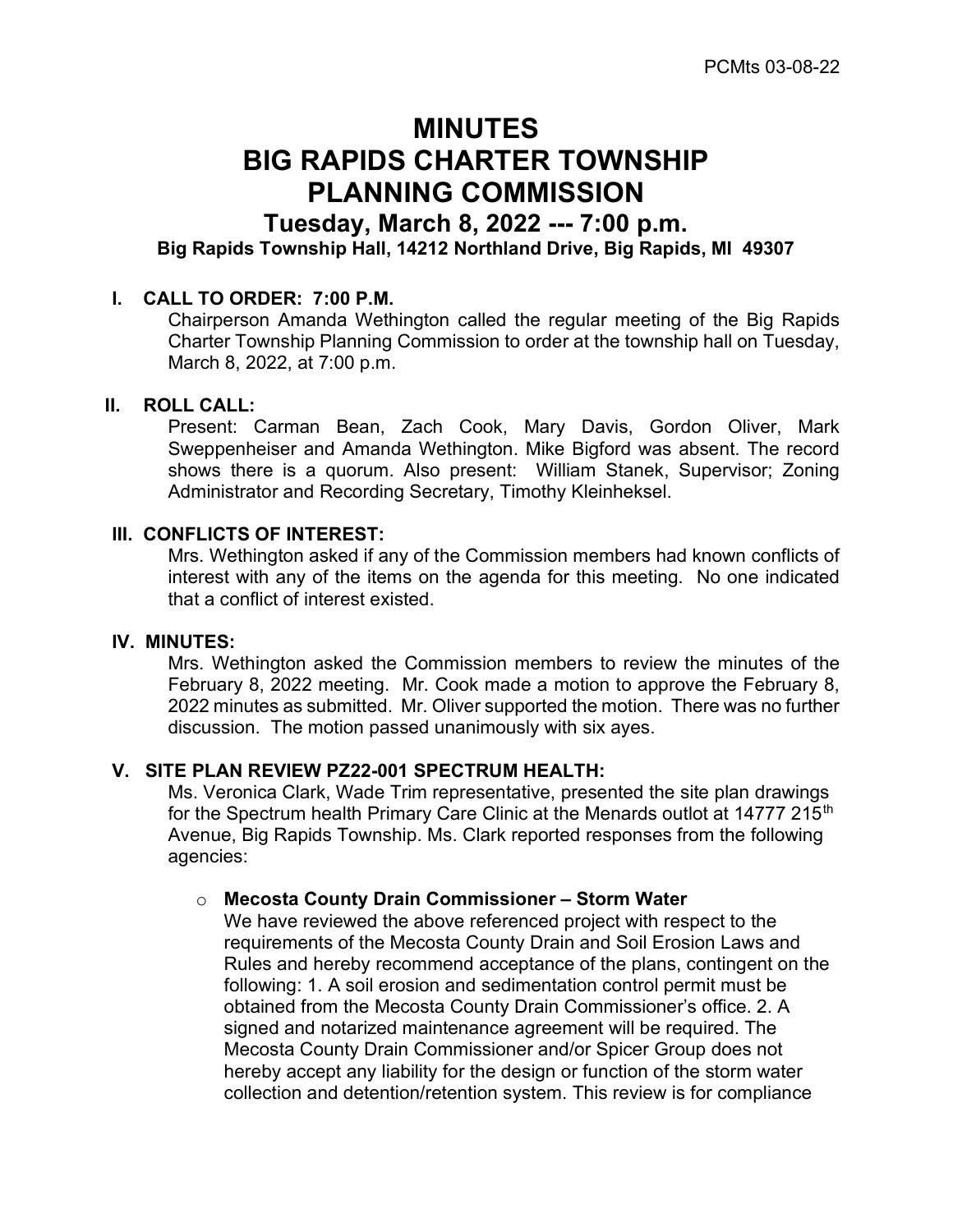with the guidelines for storm water management only. Larry J. Protasiewicz P.E., Senior Project Manager, SPICER GROUP

#### $\circ$  City of Big Rapids – Water Main

Thank you for the preliminary plans. I will answer your questions as best as I can. 1. The connection and Engineering plan approval process should be fairly straightforward (The city only needs to review the water, and not the whole site), and yes we would like to see profiles. The City's standard is 6 feet of cover on water main. This means that 7' hydrants are usually used, or a 6' hydrant with a 1' extension. 2. We do not have a checklist for Township properties. Yes we would like to see watermain profiles, and any utility that will cross the main. I would assume the State will need to see that for your permit also. 3. We require 12 copies for Site Plan review, however this being a Township property – and our only review will be the Water, two copies-and a digital copy will suffice. 4. You have attached the correct application form. With this being a commercial building, The monthly REU's will need to be calculated and those calculations shared for review. The City's connection fee is calculated from those REU's. Note: Since this watermain will be the City's to maintain once it is constructed, We will need a minimum of a 20 foot wide Easement, with accompanying description submitted to the City attorney for review and for recordation at the Register of Deeds. Matt Ruelle, City of Big Rapids, Engineering Technician

#### o Big Rapids Township Fire Department

Following up on the previous plans that you have sent over, the fire department has no further concerns regarding the access, egress to the property or the layout of the water source, fire hydrants and fire department connections. Thank you, Nick Wyma, Lieutenant, Big Rapids Township Fire Department

#### $\circ$  Progressive AE – Engineering Review

Responses (in italics) by Wade Trim to Progressive AE Engineering Review: General Items 1. The submittal should include a survey drawing of the parcel with the entire boundary clearly defined and described, including parcel acreage. Response: Survey drawing with the entire boundary defined and described, including parcel acreage, will be included in the revised plan set. 2. The civil drawings should include an issuance date in the title block to clarify the date of the drawings and any subsequent revisions. Response: An issuance date in the title block will be added to the revised plan set and future sets. 3. The drawings should be sealed by a licensed Civil Engineer. Response: A seal by a licensed Civil Engineer will be included on the Cover Sheet for all future sets. 4. The site layout appears to work well for the needs of the site and the adjacent roadways, both public and private. Response: We agree. 5. We recommend that the applicant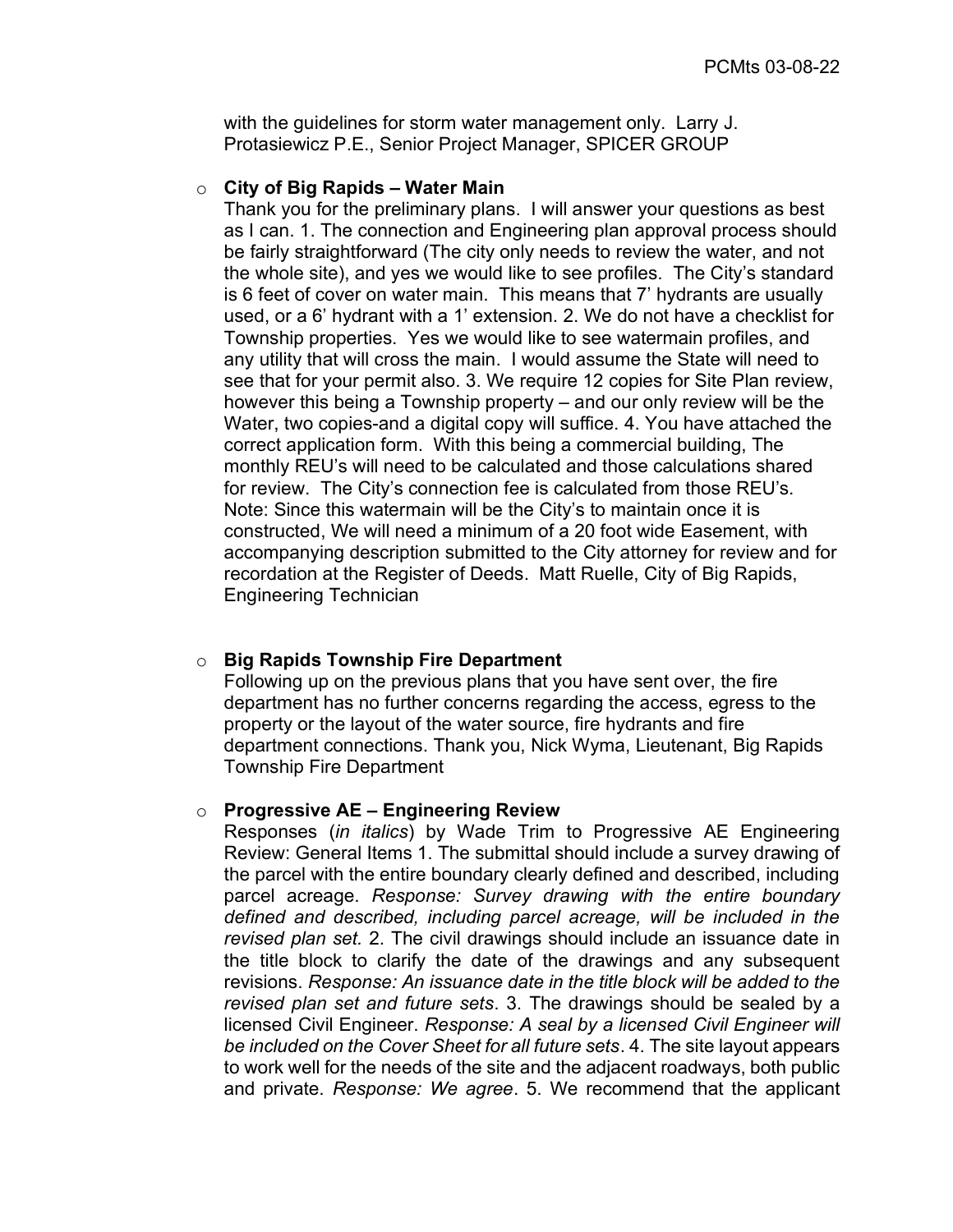review the location of the dumpster enclosure and the electrical enclosure to determine if grouping them together would be beneficial to the appearance of the site. Response: Electrical yard is located at southwest corner of the building for proximity to the building electrical rooms to limit length of underground runs from yard into the building. Dumpsters were not located in this area due to proximity to staff outdoor eating area and site layout requirements for possible future use of this area for drive-up clinic services, including testing and vaccinations. Utilities Public Water 1. Public water is available in the Menards access drive and is planned to be extended south to the Spectrum site. The water is shown looping the proposed building in an 8-inch diameter pipe with hydrants at 4 locations around the building. The applicant will need to get approval for the layout and connection from the City of Big Rapids, as the water system owners and operators. Evidence of that approval should be submitted to Big Rapids Township. Response: A .pdf of the plans were email to Matt Ruelle with the City of Big Rapids for preliminary review on February 2, 2022. 2. The hydrant layout should also be reviewed by the Township Fire Department. We recommend that bollards be placed in front of the hydrant at the southwest corner of the building to better protect that hydrant and to serve as an added visual reminder of the hydrant location so that it doesn't get covered with snow. The hydrant should be placed within 4 feet of the edge of pavement. Response: A .pdf of the plans were emailed to Nick Wyma with Big Rapids Township Fire Department for preliminary review on February 3, 2022. Bollards will be added in front of the hydrant at the southwest corner of the building. All hydrants will be placed within four feet of the edge of pavement. 3. The drawings need to better depict the existing water system in the Menards access drive with respect to size, location, materials and valves. Updated drawings should be submitted to both Big Rapids Township and the City of Big Rapids. Response: Two topographic survey sheets (T0.1) will be added in the next submittal to the Township and City. The survey will include size, location, materials, and valves of the existing water main. Public Sewer 1. The Spectrum building is proposed to be serviced by public sewer from the existing public sanitary sewer in 215th Avenue by extension of 8-inch public main and a 6-inch lateral. Response: Understood. 2. The connection appears be sufficient. Additional detail will be needed on the utility drawings to detail the existing sanitary sewer along 215th Avenue. Updated drawings will need to be submitted prior to a permit to construct the sewer system. In addition, details about the public portion will need to be submitted including public easements, use of the chimney boot to prevent infiltration and coordination of inspection of the public portion of the sanitary sewer system. Response: Additional detail will be added on the utility drawings to detail the existing sanitary sewer along 215th Avenue. Details about the public portion of sanitary sewer will be added to the plan set including public easements, use of chimney boot to prevent infiltration, and coordination of inspection of the public portion of the sanitary sewer system. Storm Sewer 1. This site will need to be reviewed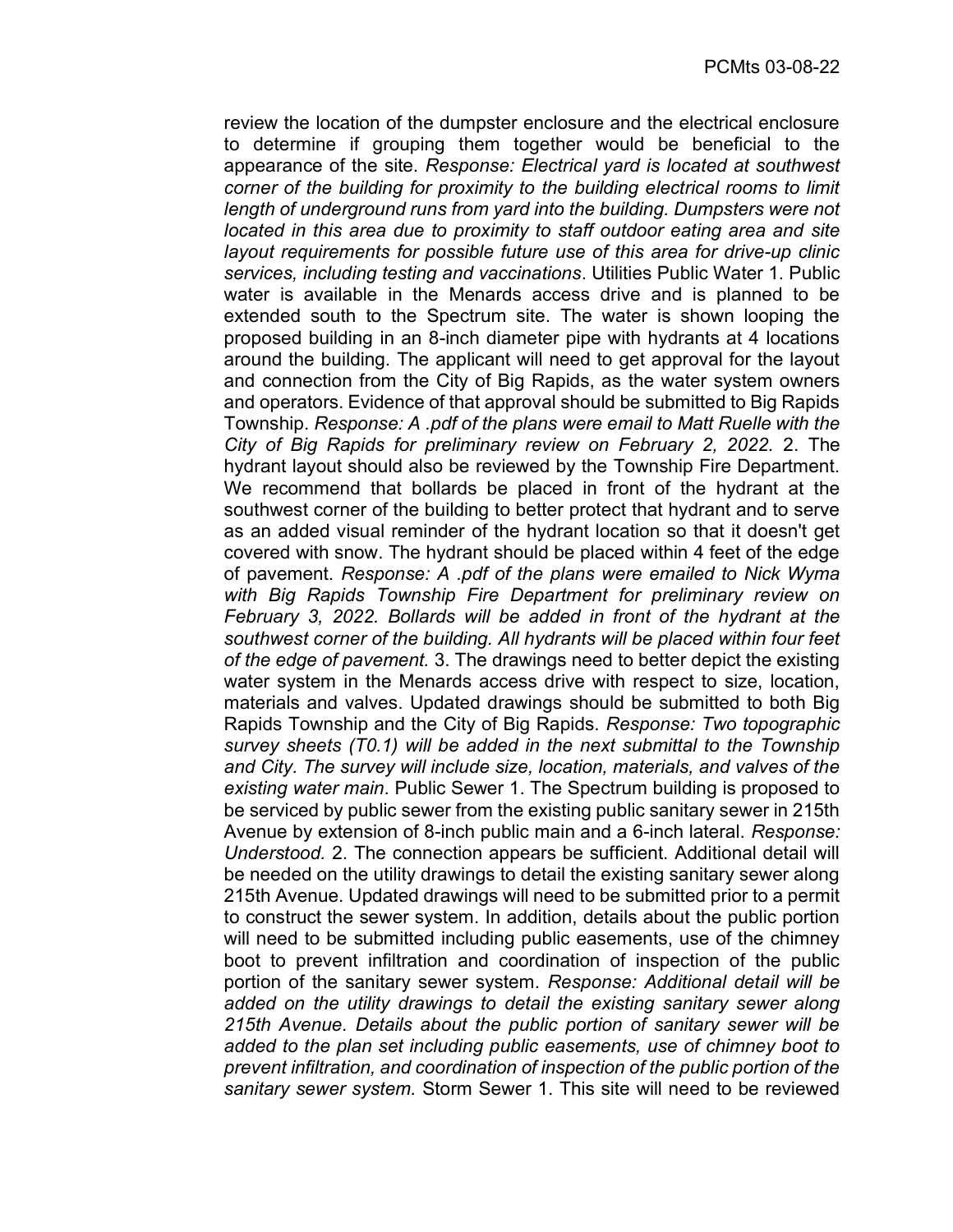by the Mecosta County Drain Office. Response: A .pdf of the plans were emailed to Karla Miller with the Mecosta County Drain Commission for preliminary review on February 3, 2022. 2. We have completed a cursory review of the drainage calculations and find them to be acceptable. Response: Understood. 3. We recommend that the outlet ditch discharging from the east detention basing be widened such that it is, at minimum, a 3' wide flat bottom ditch. The 'V' shaped ditch as shown is susceptible to erosion and will be difficult to maintain. Response: The outlet ditch discharging from the east detention basin will be widened such that it is, at minimum, a three-foot wide flat bottom ditch. 4. We recommend placement of soil erosion blanket in the outlet ditch to help prevent washouts. Response: Soil erosion blanket will be added in the outlet ditch and any other locations needed to help prevent washouts. Lighting 1. We have completed at cursory review of the site lighting and find it to be acceptable. Response: Understood.

#### VI. ACTION ON SITE PLAN REVIEW PZ22-001 SPECTRUM HEALTH:

Mr. Bean inquired as to the water main sizes. Ms. Clark stated the issue is being worked out with the City. Mr. Mike Oezer, Progressive AE inquired about run-off from the retention areas. Ms. Clark stated it is being added to the site plan drawings. After further discussion by the Planning Commission, Mr. Bean made a motion to approve the Spectrum Health site plan as submitted. Mr. Cook supported the motion. Mr. Oezer, suggested that there be a stipulation for submitting a revised set of site plan drawings. Mr. Bean amended the motion to include the stipulation that a revised set of site plan drawings be submitted by Wade Trim. Mr. Cook supported the amended motion. There was no further discussion. The amendment to the motion passed unanimously with six ayes via roll call vote. The amended motion also passed unanimously with six ayes via roll call vote.

#### VII. SITE PLAN REVIEW PZ22-004 ACE HARDWARE:

Mr. Byron Clouse, Big Rapids Ace Hardware, presented the site plan for a retail hardware store and indoor storage facility at the former Save-A-Lot at 14219 Northland Drive, Big Rapids Township. Mr. Bean inquired what percentage of the area would be retail. Mr. Clouse responded with the following square footages: Total Building 28,150; Ace Retail 14,600; Stock/Receiving 12,066; Office 1,020 with the remaining footage for future indoor storage facilities. Mr. Stanek stated that this site plan is for only the retail store as the storage facilities will require a special use permit that will be submitted at the April 2022 Planning Commission meeting.

#### VIII. ACTION ON SITE PLAN REVIEW PZ22-004 ACE HARDWARE:

After discussion by the Planning Commission, Mr. Oliver made a motion to approve the Ace Hardware site plan as submitted. Mrs. Davis supported the motion. There